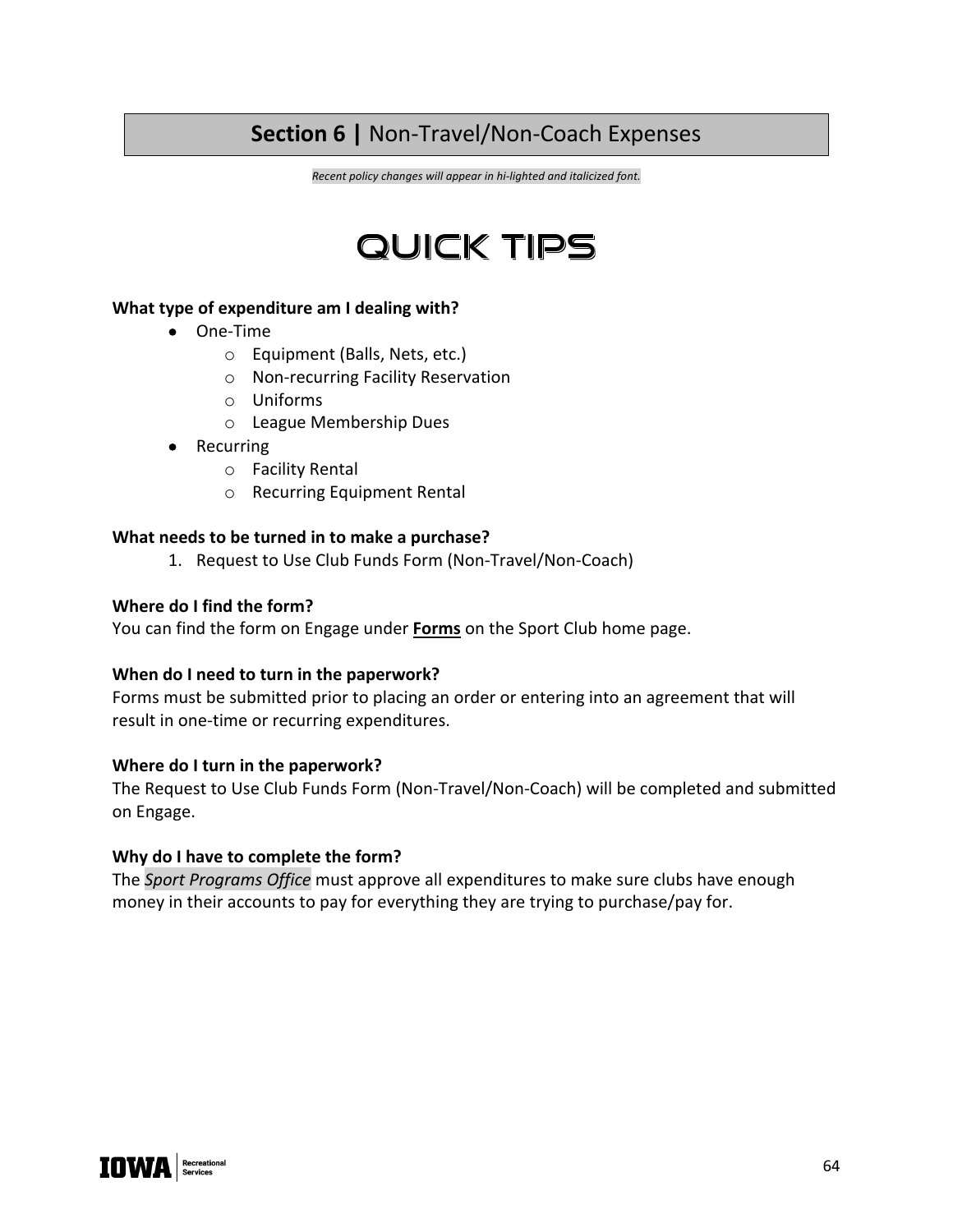## **Non-Travel/Non-Coach Expenses |** Definitions

#### **Different Types of Expenditures**

#### One-Time Expenditures

A One-Time Purchase is an expenditure made by a club for something relatively common, such as equipment (balls, nets, etc.), a non-recurring facility rental/reservation, uniforms, or league membership dues. These purchases are made with off-campus vendors using money from the club's account. In order to begin the process of making a One-Time Purchase, the Request to Use Club Funds Form (Non-Travel/Non-Coach) must be completed and submitted on Engage.

#### Recurring Expenditures

A Recurring Purchase is an expenditure made by a club that will not be made only once. Such expenditures include recurring facility rentals, recurring equipment rentals, etc. Before you enter into an agreement in which you will be invoiced regularly, you must complete a Request to Use Club Funds Form (Non-Travel/Non-Coach) to get approval to enter into that agreement.

#### **What Happens After I Turn in the Paperwork to the Sport Club Office?**

### One-Time Expenditures

After the required, and properly completed, paperwork is turned into the Sport Programs Office, the administrative process of ordering can begin. Upon receiving the completed form, your club's assigned Assistant Director will review the form to make sure it is completed properly. Once it is determined the form is completed properly, your Assistant Director will contact you to set-up a time to work on the next steps of this expenditure. A University P-Card should be used whenever possible to place orders or make payments. If, for some reason, the order cannot be placed with a University P-Card, or payment is not due until an invoice comes after the order, facility rental, etc., your Assistant Director will go over with you the process that will be used for payment.

If ordering equipment or uniforms, once that equipment has been received in the Sport Programs office, you will be contacted to come pick-up the equipment. If the request is to pay for something that requires an invoice, it will need to be passed along to the Assistant Director for payment, once the invoice is received.

#### Recurring Expenditures

After the required, and properly completed, paperwork is turned into the Sport Programs Office, the administrative process can begin. Your Assistant Director will contact you to provide approval of the form and go over the next steps of entering into an agreement that results in recurring payments. Your Assistant Director will make sure that your club has the appropriate funds to enter into this agreement, or that there is a plan in place for the club to deposit the appropriate funds into the club's account. The club will be required to pass along any invoices received relating to these payments for the Assistant Director to process.

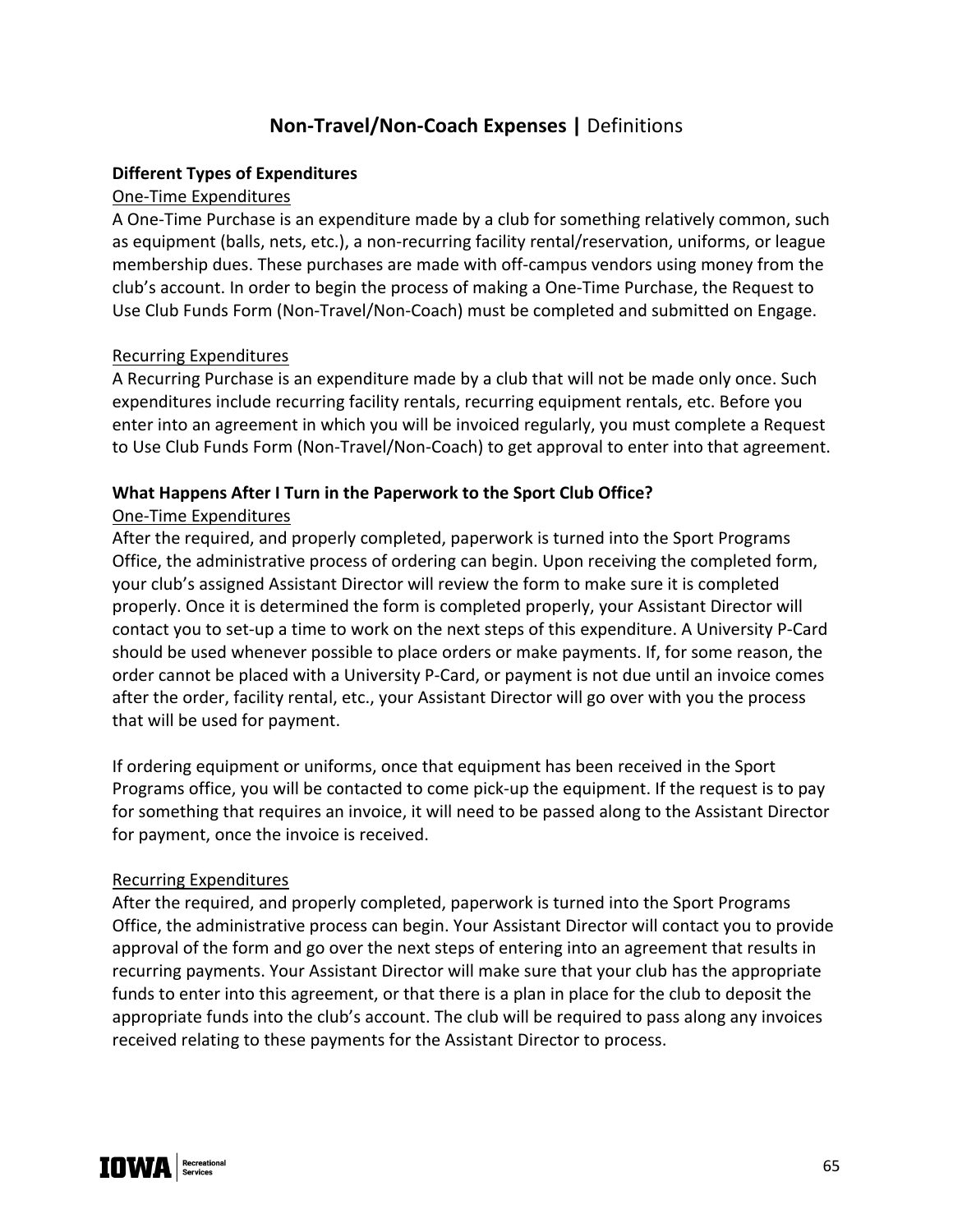# **Non-Travel/Non-Coach Expenses |** How to Complete the Request to Use Club Funds Form for One-Time Expenditures

## **How Do I Fill Out the Request to Use Club Funds Form (Non-Travel/Non-Coach) correctly?** One-Time Expenditures

The Request to Use Club Funds Form (Non-Travel/Non-Coach) can be found on the Sport Club home page on Engage by clicking Forms. Provided below are explanations of the different fields required on the forms, what they are, and why they are needed.

## **Please note the form will not be approved without ALL of the required fields completed.** Required Fields

### **Name of Person Completing This Form**

Enter your name.

**E-Mail Address of Person Completing This Form**

Enter your UIowa email address.

## **Phone Number of Person Completing This Form**

Enter your phone number.

### **Sport Club**

The name of the club requesting to use club funds.

### **What type of purchase/expenditure is this?**

Select "One-Time".

### **What is the purchase for?**

Provide a brief explanation of what the expenditure is for. (Ex. League dues for Fall 2020, New uniforms needed for club members, etc.)

### **Please give a detailed description of what needs to be ordered**

This is mostly for something that needs to be ordered from a vendor (equipment, uniforms) rather than league dues. If you have identified the specific items that you want ordered, include that information here, including item name, item numbers, colors, quantity, etc. If it is for league dues or something other than equipment/uniforms, provide an explanation (may be the same as the previous field).

### **Estimated total amount requesting to be spent**

Enter the amount that you are requesting to spend. The Sport Programs Office will check your club's account to make sure you have enough funds before approving this expenditure.

### **Vendor Name**

Name of company/organization that will be paid.

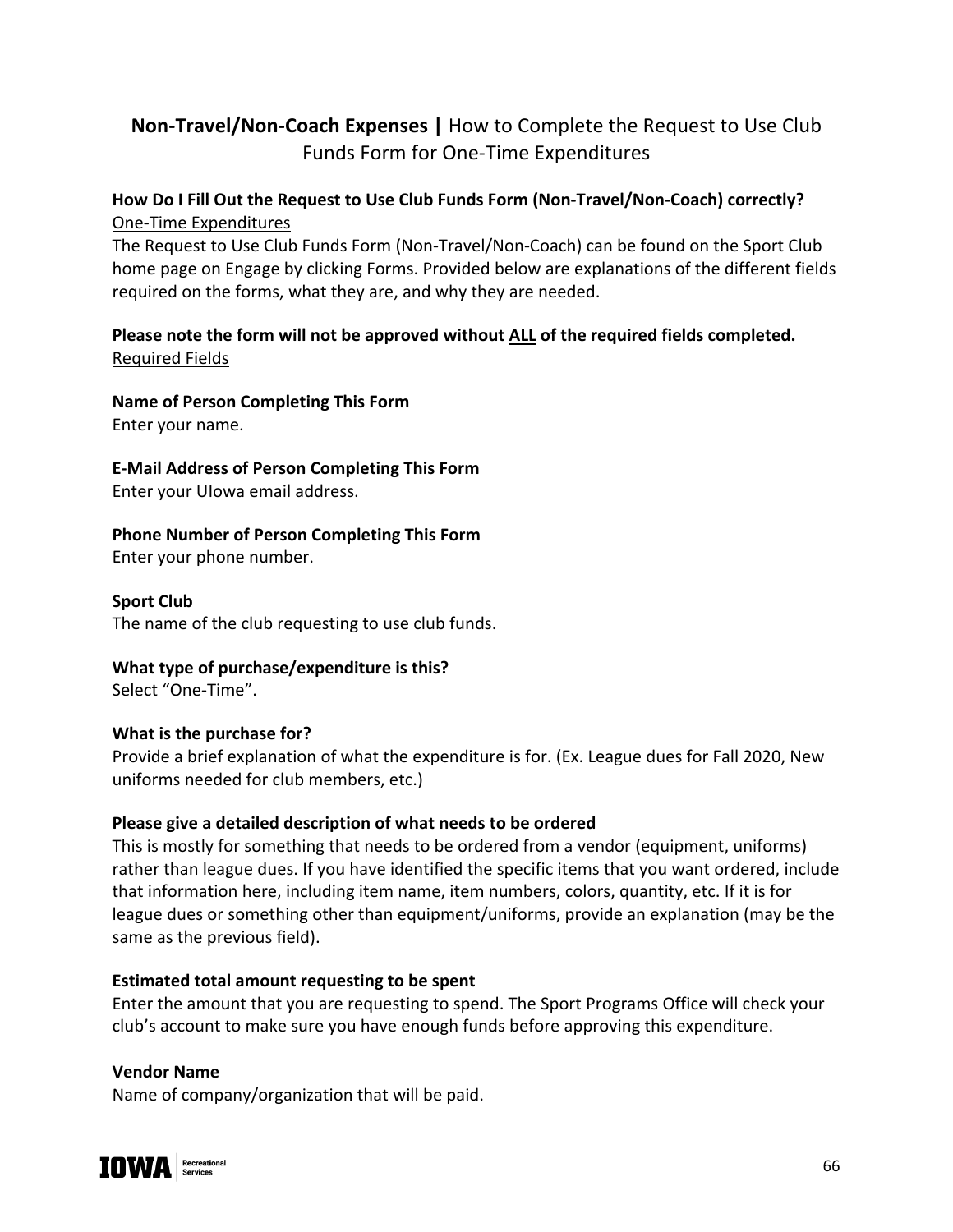#### **Vendor E-Mail Address**

E-Mail address of company/organization that will be paid. An email address of a sales rep or individual contact at that company/organization is more beneficial than a general email address.

#### **Vendor Phone Number**

Phone number of company/organization that will be paid. A phone number of a sales rep or individual contact at that company/organization is more beneficial than a general phone number.

#### **Vendor Address**

Address of company/organization that will be paid.

#### **Vendor Website/URL (Not Required)**

If you know the website for the vendor, please include it here.

#### **Does this vendor accept credit card payment?**

Contact the vendor to determine if it accepts credit card payments. University credit card is the preferred method of payment, if possible.

#### **How will you be paying?**

Select how you plan to pay for this expenditure. Payment with University credit card or check is the preferred method whenever possible. If, for some reason, this is not possible, a club member can pay the charges and be reimbursed by the University using club funds.

### **Please upload a quote from the vendor if you have one**

If you have a quote for this expenditure, please upload it here.

### **Request to Use Club Funds Agreement**

Read the statement on the form and click "I Agree" to confirm that you understand.

#### **Add Reviewers**

Enter the email of your club's Treasurer. If you are the Treasurer, enter the name of your club's President. That individual must approve this form before it can be processed by the Sport Programs office.

### **When Do I Need to Turn in the Information I Just Read About?**

In order to process orders as quickly as possible, paperwork must be turned in as soon as possible. Once all the properly completed paperwork is turned in, and approved by a second officer, the administrative process of making a purchase can begin. Most orders will be placed, with items received, within 2-4 weeks of the proper paperwork being turned in. However, forms must be turned in a MINIMUM of two weeks before the desired outcome, although at least four weeks is recommended. If the University must reimburse a club member with a check, or pay the vendor with a check, the process will take significantly longer.

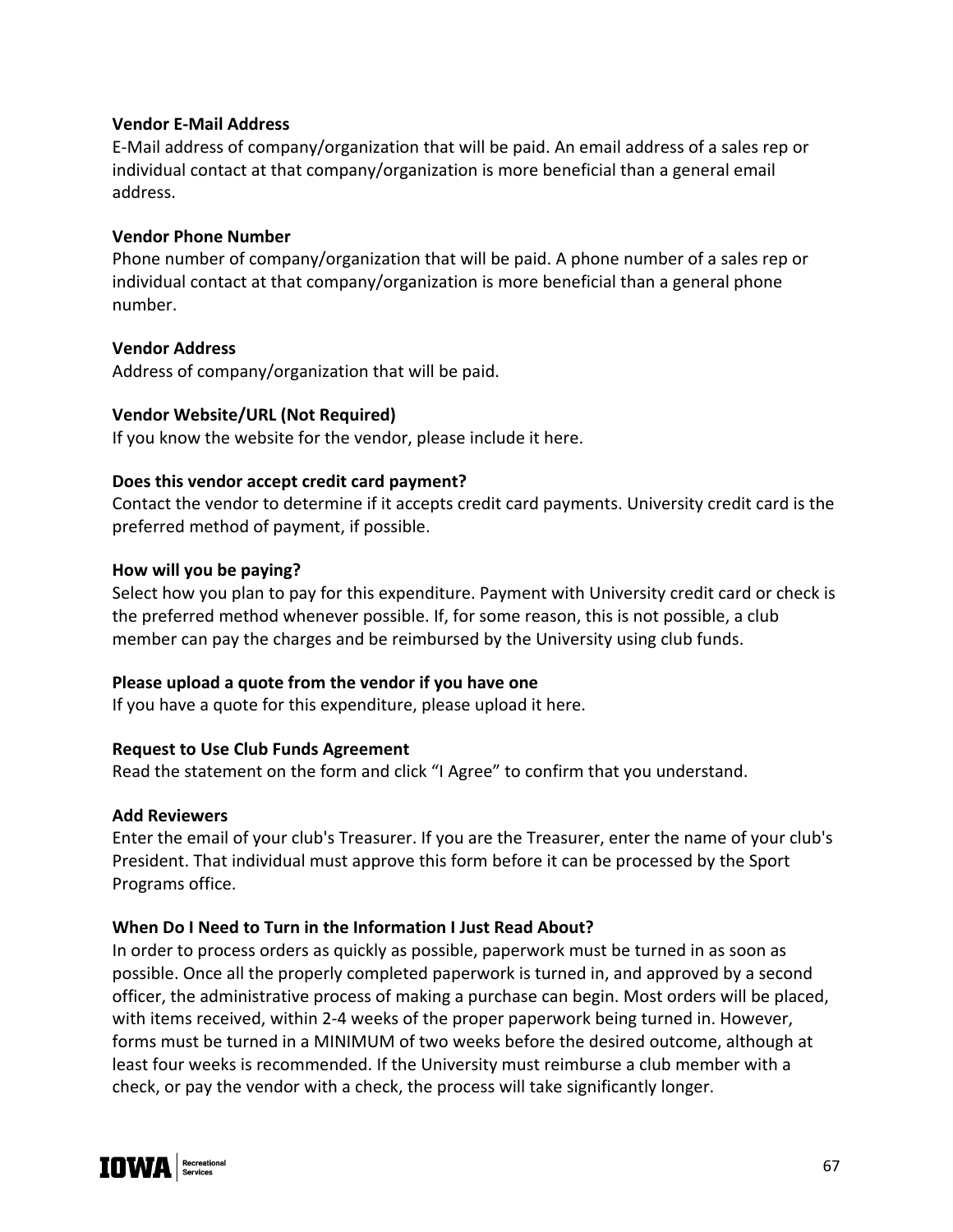# **Non-Travel/Non-Coach Expenses |** How to Complete the Request to Use Club Funds Form for Recurring Expenditures

## **How Do I Fill Out the Request to Use Club Funds Form (Non-Travel/Non-Coach) correctly?** Recurring Expenditures

The Request to Use Club Funds Form (Non-Travel/Non-Coach) can be found on the Sport Club home page on Engage by clicking Forms. Provided below are explanations of the different fields required on the forms, what they are, and why they are needed.

### **Please note the form will not be approved without ALL the required fields completed.**

Required Fields **Name of Person Completing This Form**  Enter your name.

**E-Mail Address of Person Completing This Form**

Enter your UIowa email address.

**Phone Number of Person Completing This Form**

Enter your phone number.

**Sport Club** 

The name of the club requesting to use club funds.

### **What type of purchase/expenditure is this?**

Select "Recurring".

### **What is the expenditure for?**

Provide a brief explanation of what the expenditure is for (ex. Monthly payments for facility rental).

### **How often will payments be required? How many total payments will there be?**

Include information on how often payments will need to be made, and how many total payments there will be. The Sport Programs Office uses this information to help determine if the club has enough funds and knows what to expect in terms of recurring expenditures.

### **What is the estimated amount of each payment?**

Enter the estimated amount of each payment. The Sport Programs Office uses this information to help determine if the club has enough funds and knows what to expect in terms of recurring expenditures.

### **Vendor Name**

Name of company/organization that will be paid.

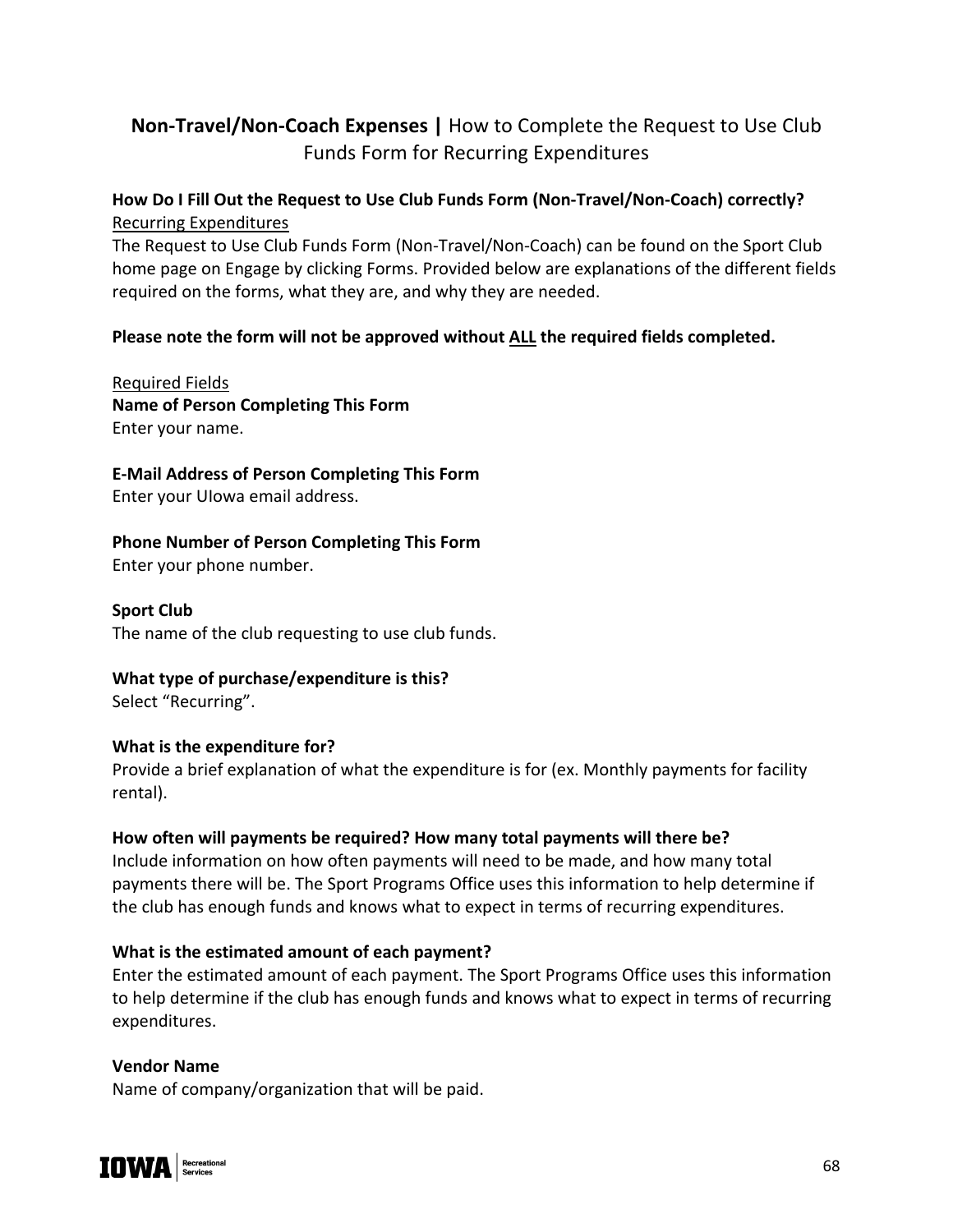#### **Vendor E-Mail Address**

E-Mail address of company/organization that will be paid. An email address of a sales rep or individual contact at that company/organization is more beneficial than a general email address.

#### **Vendor Phone Number**

Phone number of company/organization that will be paid. A phone number of a sales rep or individual contact at that company/organization is more beneficial than a general phone number.

#### **Vendor Address**

Address of company/organization that will be paid.

#### **Vendor Website/URL (Not Required)**

If you know the website for the vendor, please include it here.

#### **Does this vendor accept credit card payment?**

Contact the vendor to determine if it accepts credit card payments. University credit card is the preferred method of payment, if possible.

#### **How will you be paying?**

Select how you plan to pay for this expenditure. Payment with University credit card or check is the preferred method whenever possible. If, for some reason, this is not possible, a club member can pay the charges and be reimbursed by the University using club funds.

#### **Please upload a quote from the vendor if you have one**

If you have a quote for this expenditure, please upload it here.

#### **Request to Use Club Funds Agreement**

Read the statement on the form and click "I Agree" to confirm that you understand.

#### **Add Reviewers**

Enter the email of your club's Treasurer. If you are the Treasurer, enter the name of your club's President. That individual must approve this form before it can be processed by the Sport Programs office.

#### **When Do I Need to Turn in the Information I Just Read About?**

You need to submit the Request to Use Club Funds Form (Non-Travel/Non-Coach) before you enter into an agreement that requires recurring payment. Once the properly completed form has been submitted, and approved by a second officer, the Sport Programs staff will review the form, and will contact you to go over the next steps.

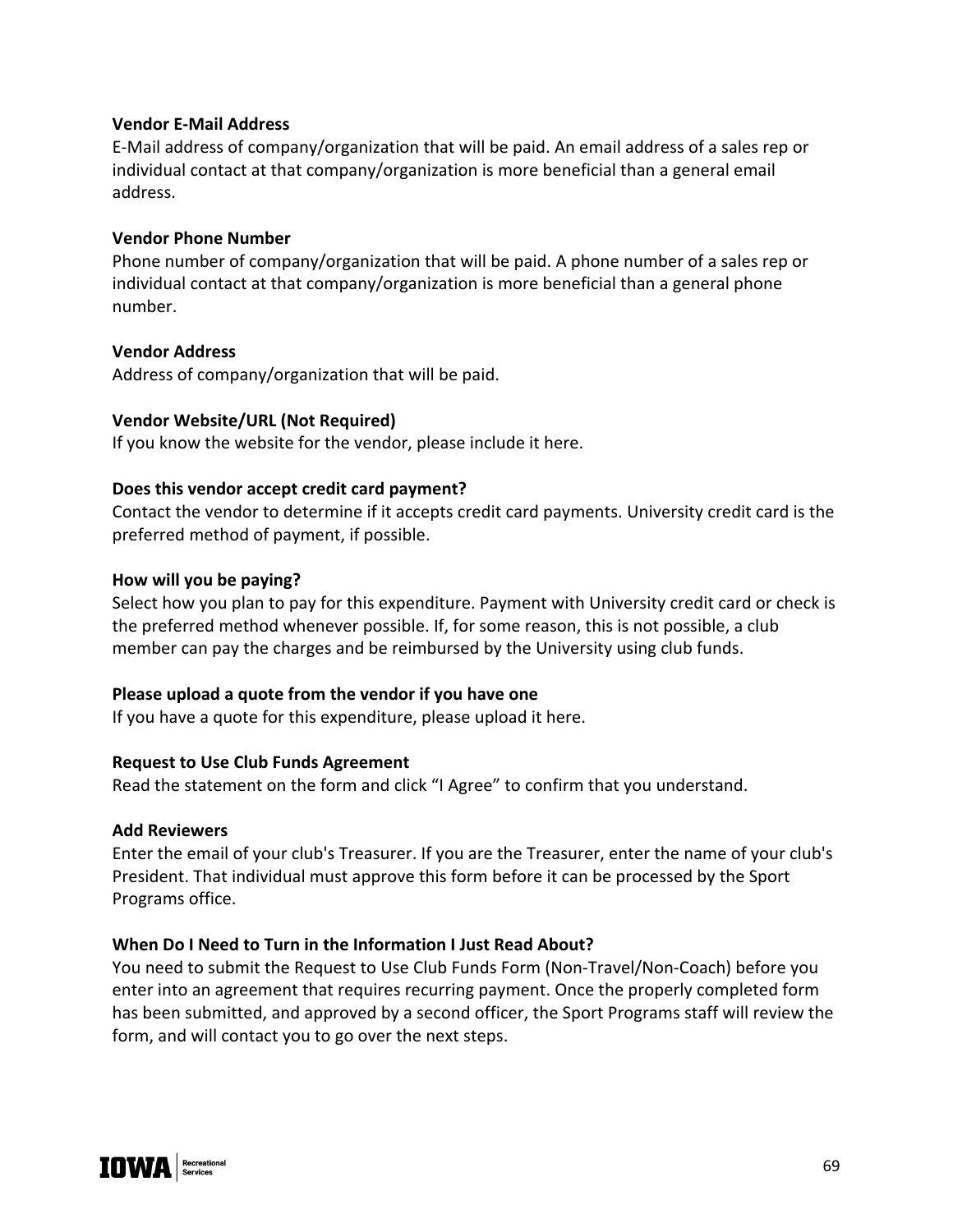# **Non-Travel/Non-Coach Expenses |** How to Complete the Request to Use Club Funds Form for Event Registration

## **How Do I Fill Out the Request to Use Club Funds Form (Non-Travel/Non-Coach) correctly?** Event Registration

The Request to Use Club Funds Form (Non-Travel/Non-Coach) can be found on the Sport Club home page on Engage by clicking Forms. Provided below are explanations of the different fields required on the forms, what they are, and why they are needed.

### **Please note the form will not be approved without ALL the required fields completed.**

Required Fields **Name of Person Completing This Form**  Enter your name.

**E-Mail Address of Person Completing This Form** Enter your UIowa email address.

**Phone Number of Person Completing This Form**

Enter your phone number.

**Sport Club**  The name of the club requesting to use club funds.

### **What type of purchase/expenditure is this?**

Select "Event Registration".

#### **Event Name**

Enter the name of the event for which you are registering.

#### **Address of Event**

Include the address at which the event will be held. This information is required for the Sport Programs Office to process payment through University purchasing.

#### **Date of Event**

Enter the date(s) of the event for which you are registering.

#### **Request to Use Club Funds Agreement**

Read the statement on the form and click "I Agree" to confirm that you understand.

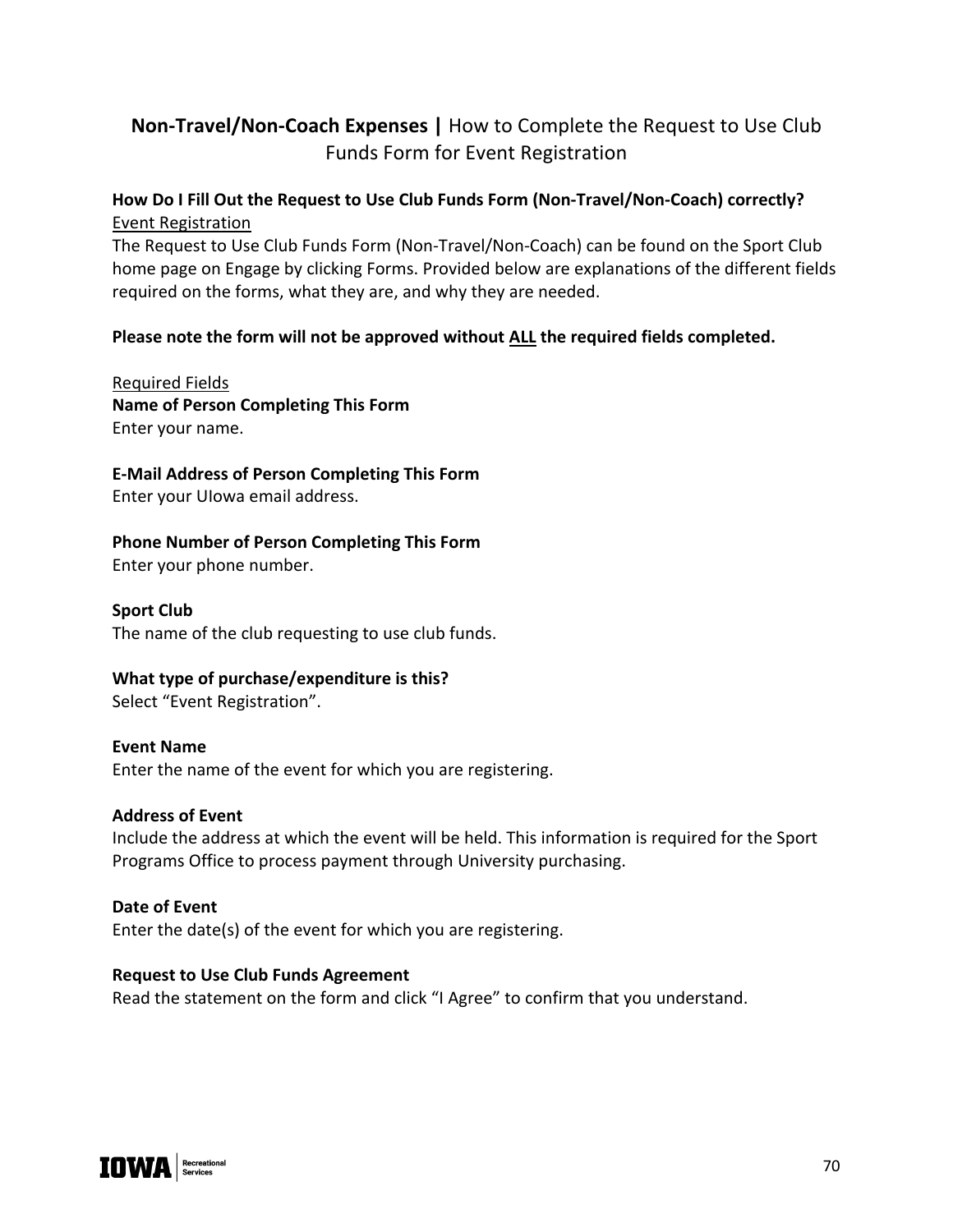#### **Add Reviewers**

Enter the email of your club's Treasurer. If you are the Treasurer, enter the name of your club's President. That individual must approve this form before it can be processed by the Sport Programs office.

#### **When Do I Need to Turn in the Information I Just Read About?**

In order to process orders as quickly as possible, paperwork must be turned in as soon as possible. Once all the properly completed paperwork is turned in, and approved by a second officer, the administrative process of paying for the event registration can begin. Your club's Assistant Director will contact you for next steps. Most payments can be made within a week of receiving a properly completed form. However, forms must be turned in a MINIMUM of two weeks before the desired outcome, although at least four weeks is recommended. If the University must reimburse a club member with a check, or pay the vendor with a check, the process will take significantly longer.

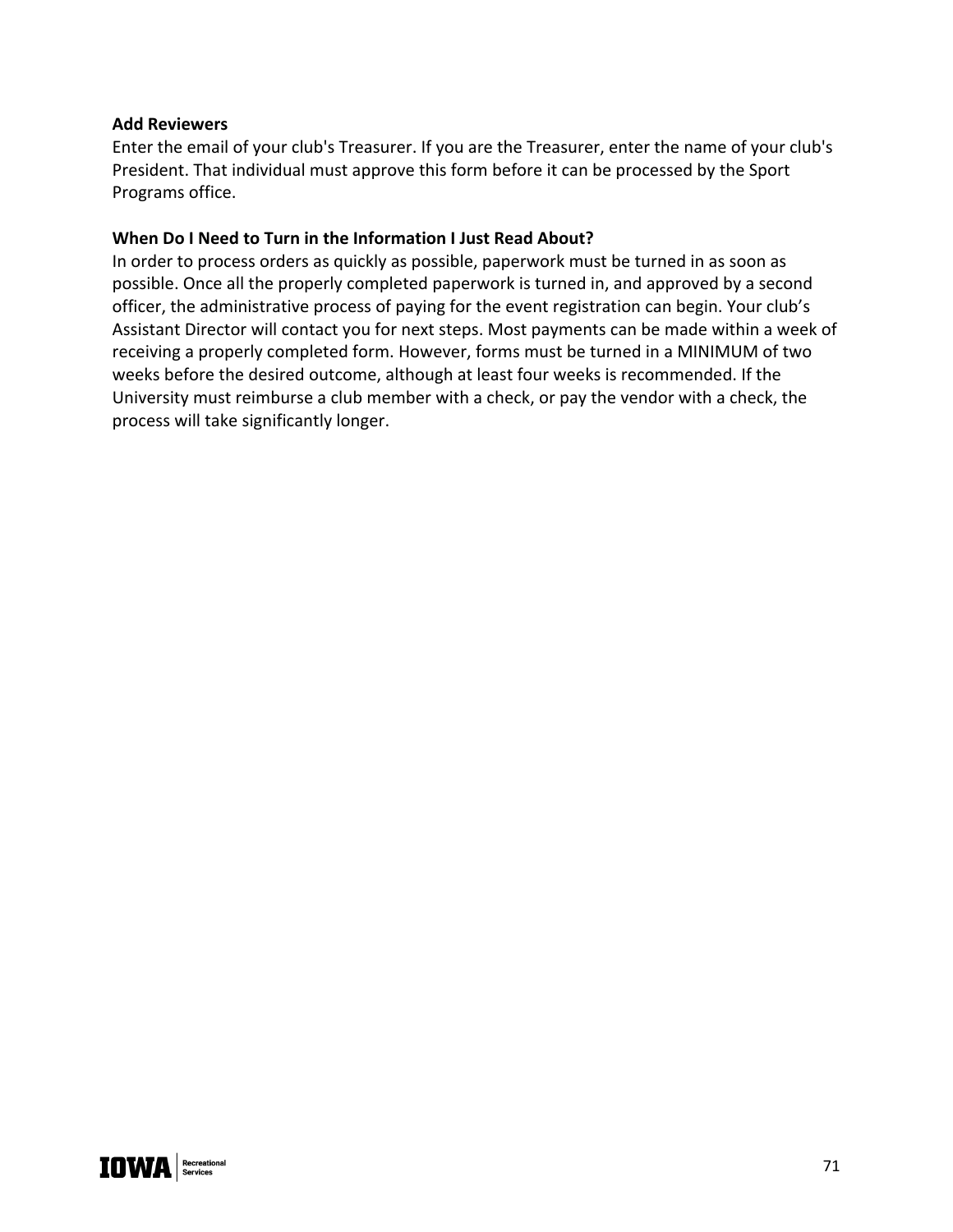# **Non-Travel/Non-Coach Expenses |** Paying Officials or Guest Speakers

#### **Paying Officials or Guest Speakers**

All officials/guest speakers must be paid through your sport club account, you cannot pay officials in cash. Below are the steps to pay an official or guest speaker:

- 1. Submit the Request to Use Club Funds Form (Non-Travel/Non-Coach).
- 2. Once the Request to Use Club Funds Form is approved by the Sport Programs Office, download and print the Officials Payment Form. This form is found by clicking **Documents** on the Sport Club home page on Engage. Print one for each official.
- 3. Print blank copies of a W-9 for each official. These can be found by clicking **Documents** on the Sport Club home page on Engage.
- 4. Have each official complete and sign the payment form and the W-9 prior to leaving the event.
- 5. The club treasurer should sign the form and make sure all information is completed.
- 6. Bring the W-9 and completed form to the Sport Programs Office for a signature and submission.
- 7. Submitting properly completed paperwork ahead of time will expedite the payment process.